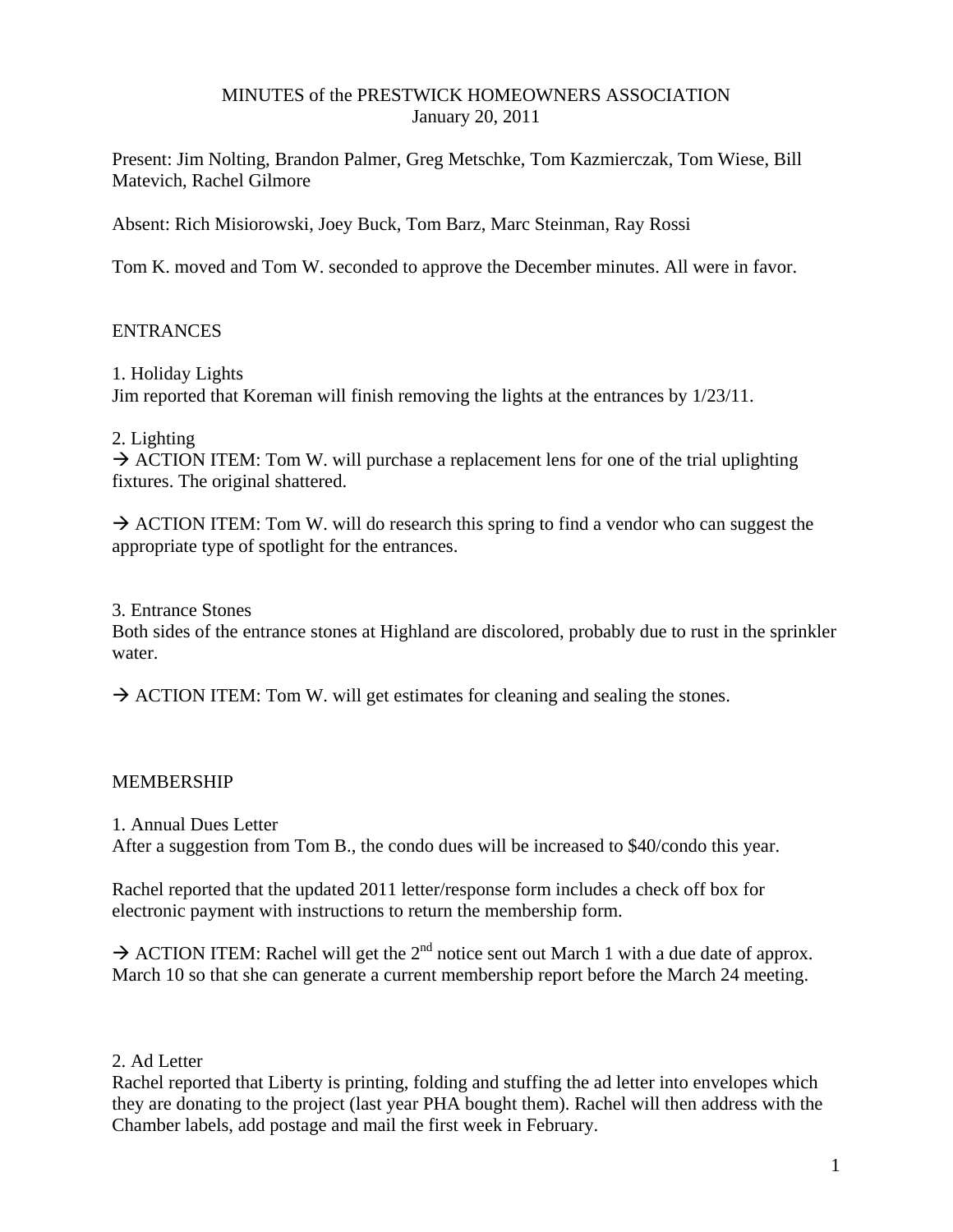# 3. Recording of Dues

Jim talked to the new account manager at Standard Bank (Patricia McNullis). She indicated that Kerri Fane provided too many services for our type of account but that she would continue to offer them. She will have her tellers give copies of the checks with each deposit ticket.

### 4. New Resident Packet

Greg showed a sample of the new resident folder and indicated that Liberty will be printing 50 folders for \$250 (approximate). The folders contain information on Village services, a welcome letter, the dues letter, a newsletter, Prestwick Country Club information, park district information, school information and a PHA directory. The folder will be delivered with a bottle of Prestwick wine.

Greg reviewed the delivery area coverage. Bill, Tom K. and Tom W. took Highland and Shetland. Greg will talk to Marc and Rich about Prestwick Drive beyond the clubhouse.

Bill will deliver the first new resident folder/wine to the Gabeys who moved into 976 Shetland.

The Board thanked Brandon and Greg for an outstanding job preparing the new resident packets and Tom for arranging for the Prestwick wine. These will make a great first impression.

ARC No report

### FINANCIAL

1. Treasurer's Report Tom K. noted that PHA has a balance of about \$18,000 in the bank. The biggest expenditure in 2010 was for landscaping.

Tom K. will file taxes when the form comes but does not anticipate owing any tax. Greg moved and Brandon seconded to accept the report. All were in favor.

SOCIAL No report.

**SECURITY** No report.

WEB SITE No report.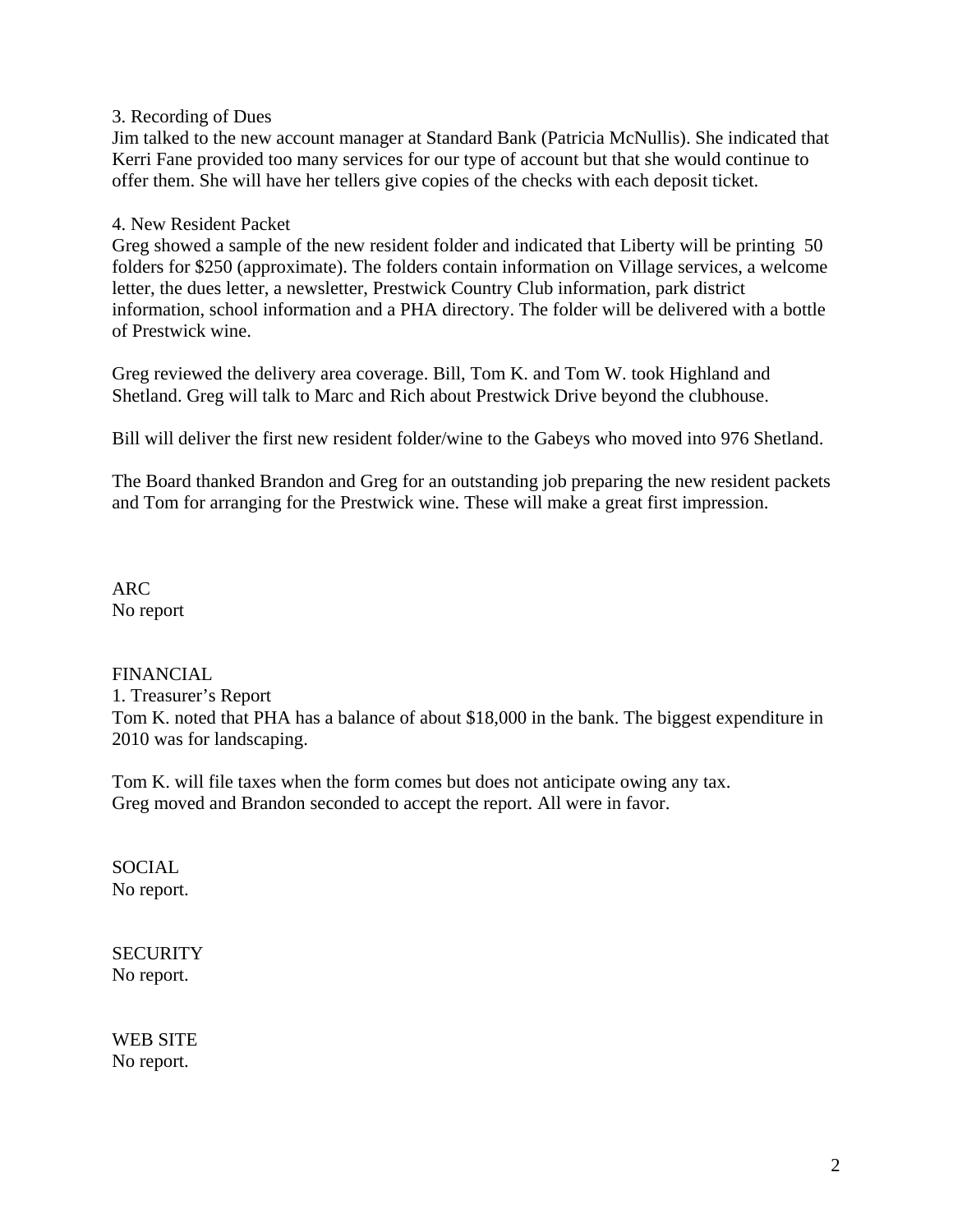# GOVERNMENTAL

#### 1. Homeowners Association Class at JJC

Another class like the one Tom K. attended will be offered at JJC beginning Feb. 21. If any board member wants to attend, PHA will cover the \$90 registration cost.

#### 2. HOA Attorney

Discussion was held about inviting the attorney who taught the HOA class at JJC to meet with the PHA board to review the bylaws and make recommendations regarding possible changes.

 $\rightarrow$  ACTION ITEM: Bill will follow up with the attorney to see when he is available to come to a meeting.

 $\rightarrow$  ACTION ITEM: Bill will collect questions from the board members in advance of the attorney's visit.

3. Code Violation Enforcement Committee

Rich and Marc were both absent; however, Jim noted that Marc has been meeting with various homeowners when code violation issues have come up.

Tom W. reported on a current situation regarding the Glenbarr lot, which backs up to Tom's property along with two of his neighbors. This lot is never maintained and repeated efforts to engage the homeowner have gone nowhere. Standing water has also become a major concern because the lot's drainage is not adequate.

One of Tom W.'s neighbors (Dave Curtis) is going to write a letter to the Village about this situation. The letter will be given to PHA with the request that PHA send it on behalf of its member homeowners. The letter will focus on the Village's stated adherence to the 2006 Property Management Code calling for clean, safe, sanitary conditions on Village property and that grading and drainage should be done to prevent standing water. Mr. Curtis will list the ways that the neighbors have maintained this lot over the years and ask for suggestions from the Village for future maintenance.

 $\rightarrow$  ACTION ITEM: Jim will invite Mack to attend the meeting with the HOA attorney in light of this code violation situation and Mack's interest in that area.

### NEWSLETTER

The next newsletter will go out at the end of January to all members. It will include:

- 1. Why Join PHA
- 2. A welcome to any new members
- 3. A thank you to Liberty
- 4. An article on Tom Barz and Ray Rossi and their recent achievements
- 5. An update on the safety barriers at the Harlem track crossing/quiet zone

 $\rightarrow$  ACTION ITEM: Rachel will add an article about the holiday lights and fall seasonal decorations that will hopefully continue with resident support through membership.